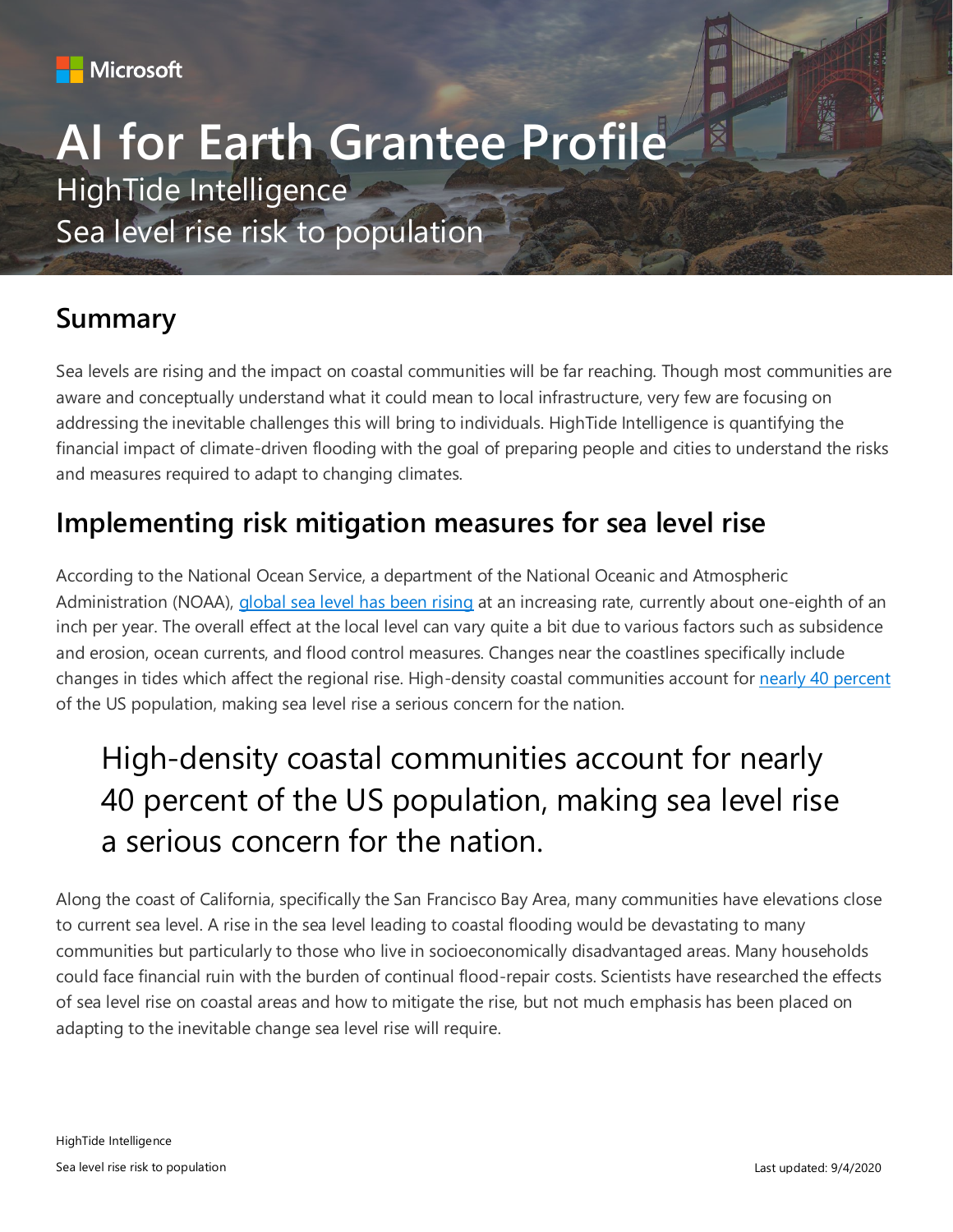#### **Using actionable data to mitigate risks**

Adrian Santiago Tate, Arnav Mariwala, and Avery Bick, co-founders of HighTide Intelligence, are passionate about mitigating these risks through adaptation for individuals, not only the lower income households but for all communities in the Bay Area and across the country. As graduate students in environmental engineering at Stanford University, Tate, Mariwala, and Bick joined the **Future Bay Initiative program**, which focuses on collaboration and co-learning, with students teaching in teamwork with the community and local government groups. It was in the Future Bay course that they began working on a project studying sea level rise risk, producing useful and actionable data for the community.

"The main thing we got from that feedback was that it's great to have these models that look at damage from flooding, but people seem to be more interested in the cascading impacts from flooding," Bick says. "I think that wasn't getting as much attention in the Bay." This interest is what lead the trio, along with student Alex Miltenberger, to create a risk framework they dubbed SURF: the Stanford Urban Risk Framework. What began as a methodology developed in the classroom with community input turned into a Python framework to measure sea level rise risk and how it affects income across different brackets.



*Several coastal communities in San Mateo county in the San Francisco Bay area have inequity risks larger than 50%, highlighting the need for immediate policy intervention[. Source](https://www.researchgate.net/publication/339198970_Rising_seas_rising_inequity_Communities_at_risk_in_the_San_Francisco_Bay_Area_and_implications_for_adaptation_policy)*

The team wanted to take this analysis a step further, to not only look at the impact to infrastructure, but specifically how coastal flooding will affect the people who live in these communities and what could be done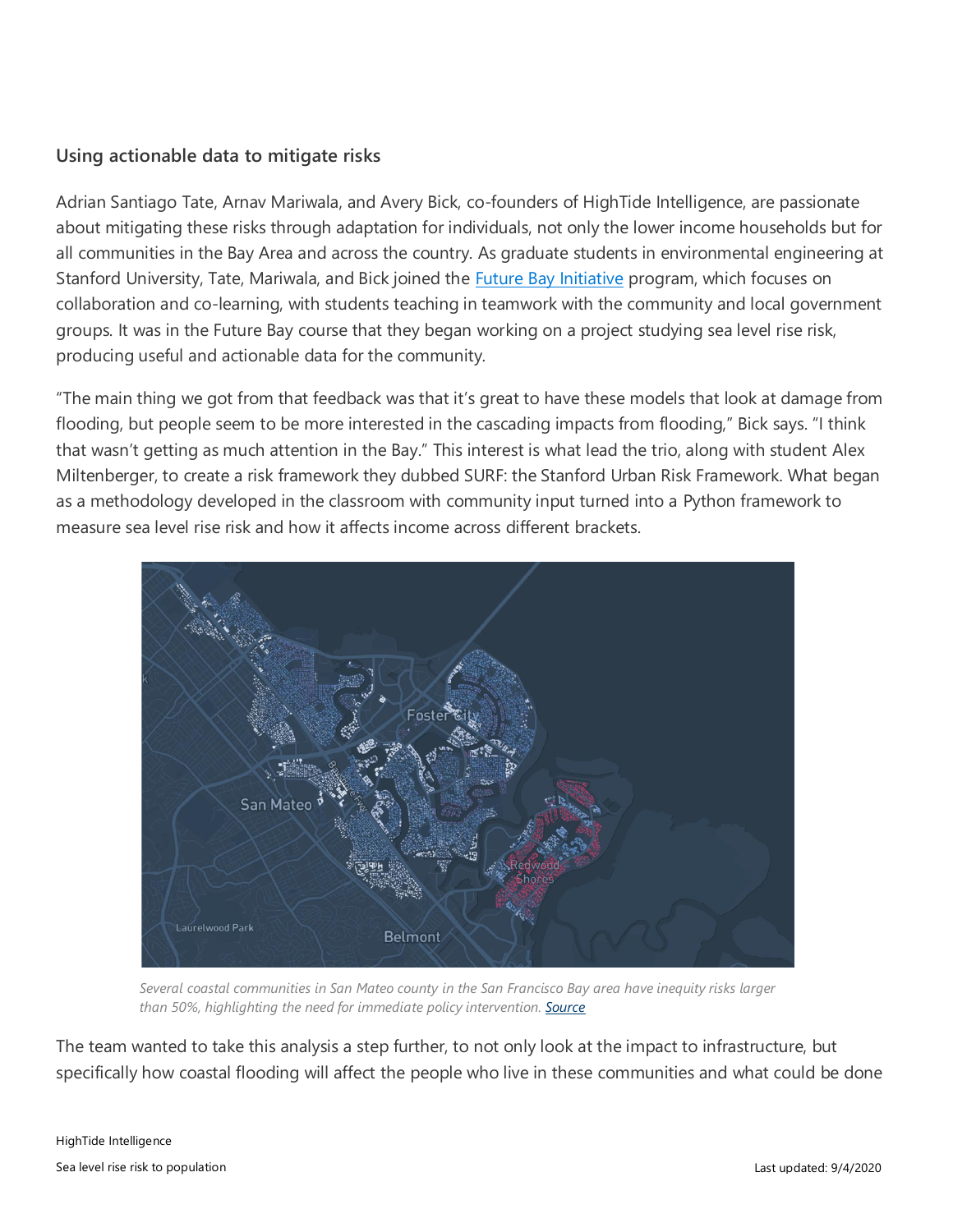now to help mitigate it. They are researching how resilient people are to the financial shock of potentially losing access to their work and income stream. The housing crisis and income inequality in the Bay Area is substantial, and the team are currently focused on how lower-income groups are less resilient to the shock and how that can exacerbate the inequality and further dislocate those groups. For example, Bick says, "Lowerincome groups may not lose as much financially in terms of dollar amount, but the percent of income lost will be much greater than a higher-income group." In a paper the SURF team co-wrote with others, *Rising seas, rising inequity? Communities at risk in the San Francisco Bay Area and implications for adaptation policy*, they state that though the study's analysis is specific to the San Francisco Bay Area, its "granular, household-level perspective is transferable to other urban centers to identify the specific challenges that different communities face and design appropriate adaptation interventions."

#### **Scaling sea level rise research with cloud computing**

In order to understand the risks and raise awareness for local communities, HighTide Intelligence uses a number of datasets to get the layers of information required for analysis. These include the NOAA Our Coast, [Our Future](https://coast.noaa.gov/digitalcoast/tools/ocof.html) flood maps for California, [Microsoft Open Street Maps](https://www.microsoft.com/en-us/p/simple-osm/9nblggh08vvk?activetab=pivot:overviewtab) and building footprint data, and additional data from the US Bureau of Labor Statistics, Bureau of Economic Analysis, and US Census. Running the datasets and completing their analysis takes a significant amount of computing power, which now HighTide can access thanks in part to a Microsoft AI for Earth grant gained in unusual fashion: through a hackathon.

The SURF team members (Bick, Mariwala, Tate, and Miltenberger) participated in the [Stanford Big Earth Water](https://earth.stanford.edu/news/big-earth-water-hackathon-drives-solutions-hydropower-sanitation#gs.x0mxgs)  [Hackathon](https://earth.stanford.edu/news/big-earth-water-hackathon-drives-solutions-hydropower-sanitation#gs.x0mxgs) as a way to "build a team around a previously limited-scope project and get real experience with software development." The grand prize for the hackathon winner included a Microsoft AI for Earth grant for \$5,000 of Microsoft Azure cloud computing credits—one of the key reasons they joined the hackathon. The AI for Earth grant helped Bick, Mariwala and Tate launch HighTide Intelligence as a way to further their research and expand their model nationally.

## "Creating a flood risk platform like ours would have been much more difficult without the Azure credits."—Arnav Mariwala, co-founder, HighTide

Mariwala explains the value that the AI for Earth grant and Azure have brought to HighTide. "Having access to Azure resources enabled us to build an interactive product that allows users to visualize their flood risk and analyze how different factors—a property's replacement value, or a range of carbon emissions scenarios, for example—would affect their flood risk," says Mariwala. "It has been very helpful in allowing us to streamline our workflow as we work on scaling our platform to the entire United States. Now, instead of having to crunch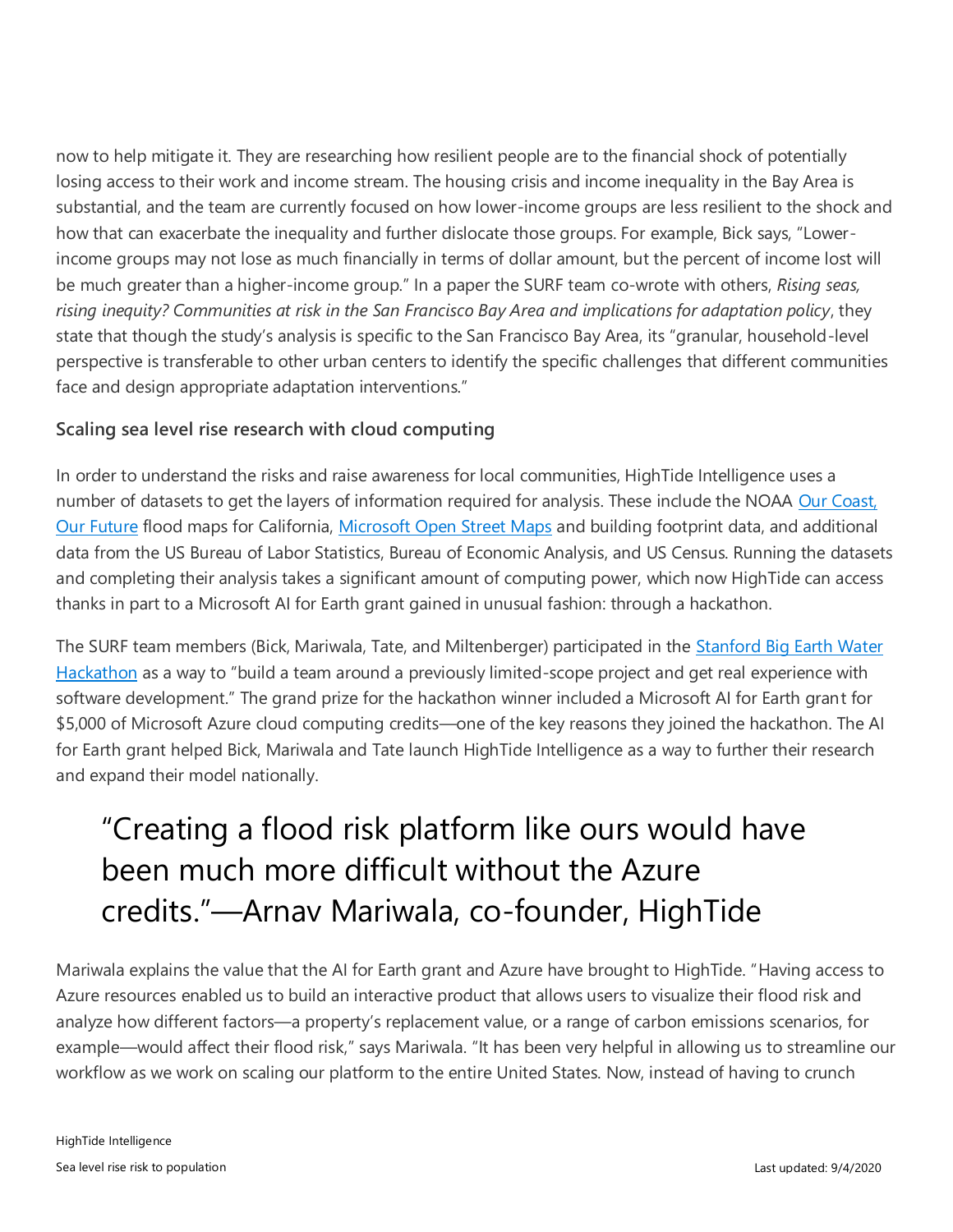large datasets offline on a region-by-region basis, we're able to efficiently set up pipelines and allow users to interact with the results easily. Creating a flood risk platform like ours would have been much more difficult without the Azure credits and consultations that we received from the Hackathon and subsequent grants."

#### **Looking forward**

HighTide Intelligence is currently building out a predictive mapping and analytics platform that evaluates climate flooding impacts in built environments, starting in California and scaling to urban areas around the world. Their goal is to provide high-resolution, near-real time data on climate impacts to businesses and investment funds that can ensure more resilient communities and cities in the future.

### **About HighTide Intelligence**

What started out as research for the Future Bay Initiative course at Stanford turned into a hackathon-winning team called Stanford Urban Risk Framework or SURF. The SURF team used their methodology as a basis to create their startup HighTide Intelligence. HighTide is building a platform to map and predict the impacts of climate-driven flooding in built environments around the world. Using proprietary physical and data science models with high-resolution property and flooding data, HighTide is able to predict the dollar value impact of flooding for individual buildings, and scale up to cities and portfolios. Their product is currently focused on applications for investors and enterprises in California and will soon scale to high-risk urban areas in the continental United States.

### **About Arnav Mariwala**

Arnav Mariwala is the co-founder and CEO of HighTide Intelligence. He graduated from Stanford University with a B.S. in Physics and M.S. in Geophysics. At Stanford, he conducted research on using natural ecosystems to protect coastlines from hurricanes and flooding, and developed a strong passion for sustainable energy and climate adaptation through leading the Stanford Energy Club. Outside of Stanford, he completed internships with Cyclotron Road and Congressman Bill Foster, and a project with Dr. Varun Sivaram on research into the future of solar energy. Arnav grew up in Mumbai, India, where he saw the impacts of chronic flooding firsthand, and enjoys sailing, hiking, and reading about history.



*Arnav Mariwala, co-founder and CEO, HighTide Intelligence [photo courtesy Mariwala]*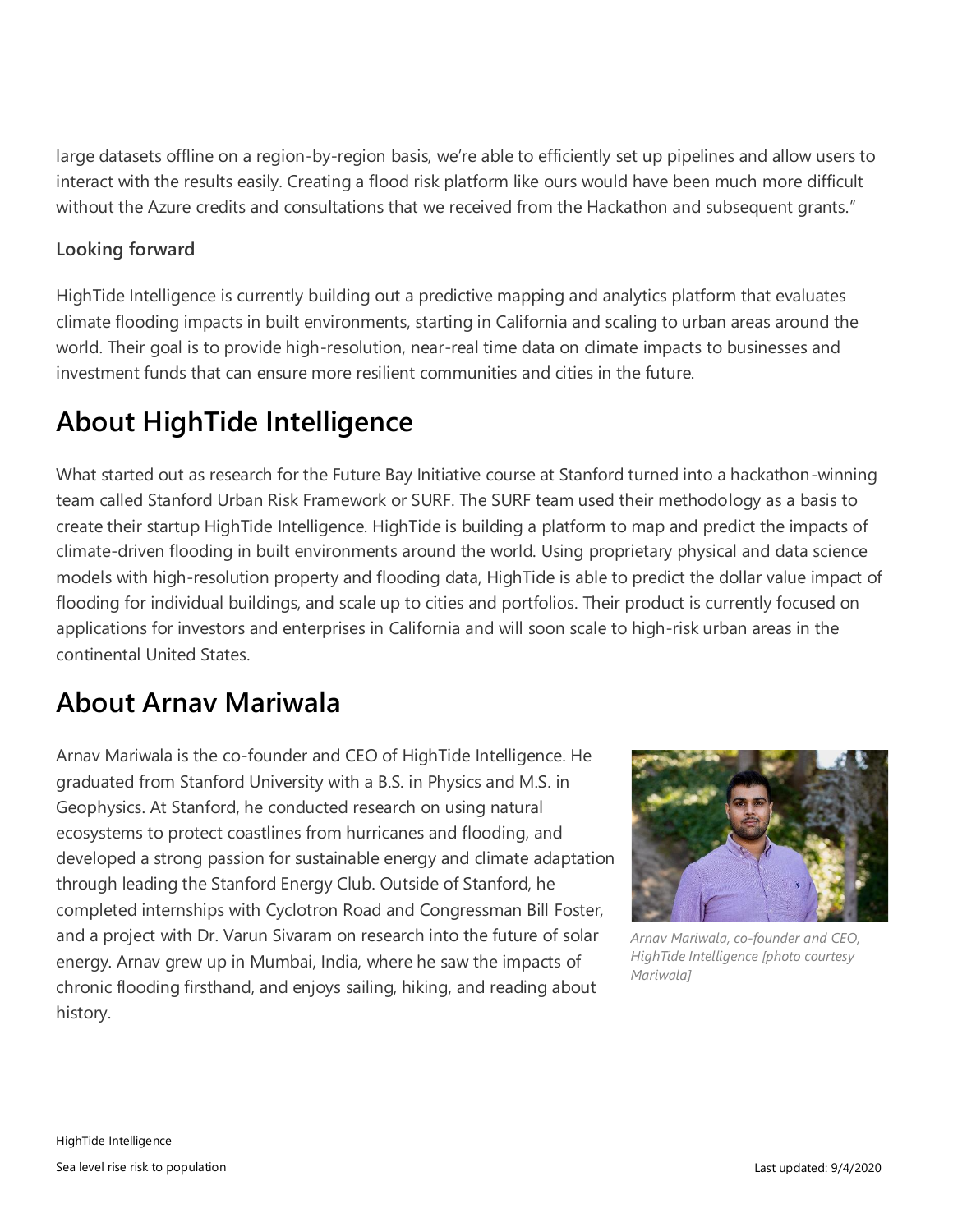### **About Adrian Santiago Tate**



*Adrian Santiago Tate, co-founder and CTO, HighTide Intelligence [photo courtesy Tate]* 

### **About Avery Bick**

Avery Bick believes in building technology that supports sustainability and equity in climate adaptation. He completed his M.S. in Environmental Engineering at Stanford University, where he published research and assisted in teaching courses on sustainable cities. Through his multifaceted experiences as an engineer, educator, and artist he has honed the skills to build models that explore the interactions between society and the environment. A co-founder of High Tide Intelligence, Bick now serves as a scientific advisor to HighTide and is not currently involved actively with the company.

to rising sea levels and is an avid surfer.

Adrian Santiago Tate is the co-founder and CTO of HighTide Intelligence. He graduated from Stanford University with an M.S. in Geophysics and Virginia Tech with a B.S. in Civil Engineering. At Stanford, he published research on the long-term impacts of sea-level rise in the San Francisco Bay Area and protecting coastlines

from tsunamis using mitigation parks. Outside of Stanford, he completed

internships with the US Army Corps of Engineers and Fugro Group. Adrian grew up under sea level in the Netherlands, where he realized the importance of adapting

### **Resources**

#### **Websites** [HighTide Intelligence site](https://hightide.ai/)

#### **Publications**

Bick, Ian Avery & Santiago Tate, Adrian & Serafin, Katherine & Miltenberger, Alex & Evans, Max & Ortolano, Leonard & Ouyang, Derek & Suckale, Jenny. (2020). *Rising seas, rising inequity? Communities at risk in the San Francisco Bay Area and implications for adaptation policy*. [pdf](https://www.researchgate.net/publication/339198970_Rising_seas_rising_inequity_Communities_at_risk_in_the_San_Francisco_Bay_Area_and_implications_for_adaptation_policy)

Kasmalkar, Indraneel, Katherine Serafin, Yufei Miao, Ian A. Bick, Derek Ouang, Leonard Ortolano, and Jenny Suckale. 2020. "When Floods Hit the Road: Resilience to Flood-induced Commute Disruption in the San Francisco Bay Area and Beyond." OSF Preprints. January 30. [doi:10.31219/osf.io/jvypg](https://osf.io/jvypg/)